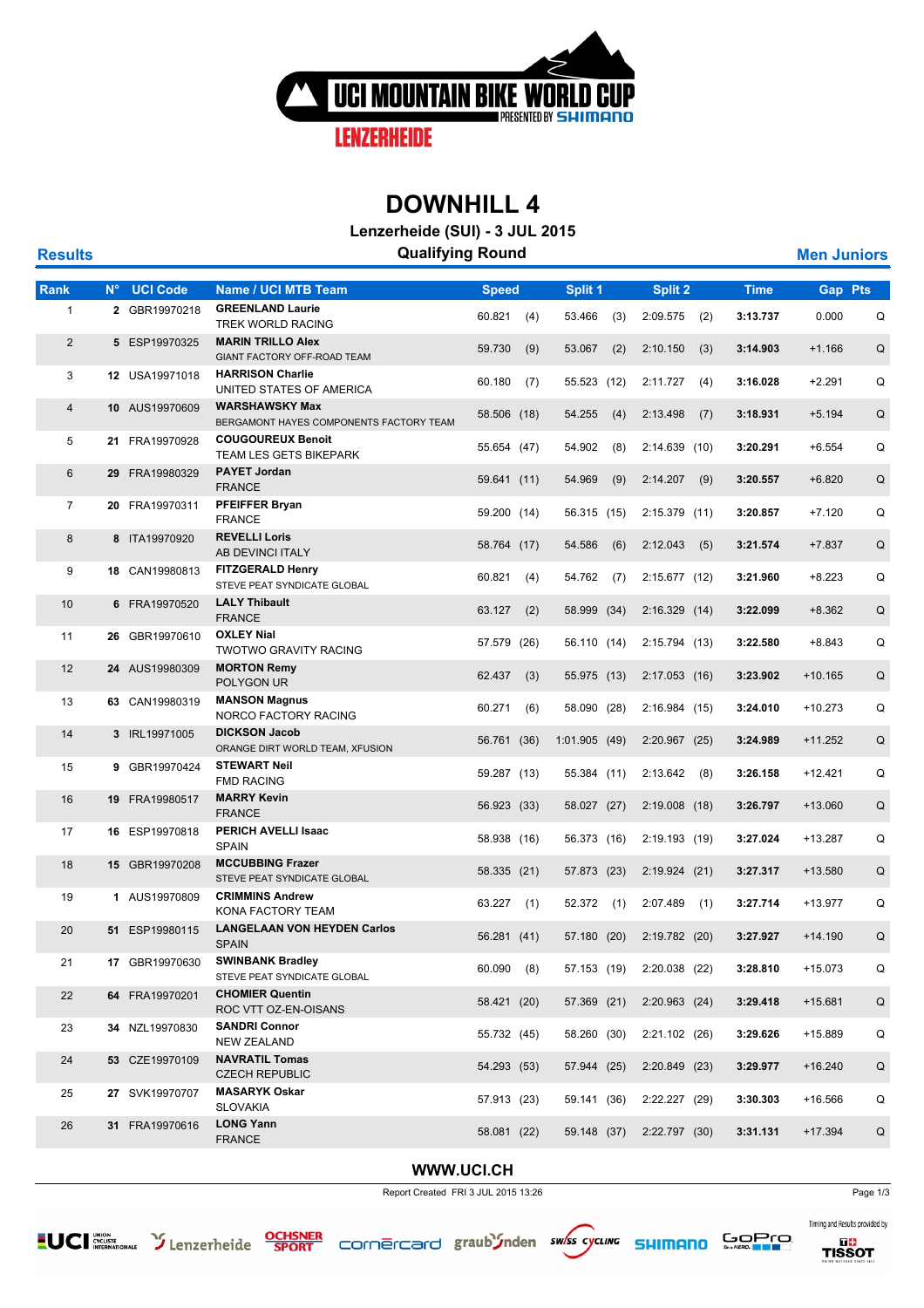

## **DOWNHILL 4**

**Lenzerheide (SUI) - 3 JUL 2015**

| <b>Results</b> |             |                 |                                                       | <b>Qualifying Round</b> |     |                                         |                |             | <b>Men Juniors</b> |   |
|----------------|-------------|-----------------|-------------------------------------------------------|-------------------------|-----|-----------------------------------------|----------------|-------------|--------------------|---|
| <b>Rank</b>    | $N^{\circ}$ | <b>UCI Code</b> | <b>Name / UCI MTB Team</b>                            | <b>Speed</b>            |     | Split 1                                 | Split 2        | <b>Time</b> | <b>Gap Pts</b>     |   |
| 27             |             | 14 BEL19971109  | <b>FRANSOLET Maxime</b><br><b>BELGIUM</b>             | 57.249 (29)             |     | 57.958 (26)                             | 2:21.484 (27)  | 3:31.193    | $+17.456$          | Q |
| 28             |             | 38 GBR19970119  | <b>MCGEE Calum</b><br><b>GREAT BRITAIN</b>            | 59.730                  | (9) | 1:03.431(53)                            | 2:26.444(39)   | 3:32.428    | $+18.691$          | Q |
| 29             |             | 35 GBR19970426  | <b>DORRIT Andrew</b><br><b>GREAT BRITAIN</b>          | 54.965 (51)             |     | 58.351 (32)                             | 2:22.820 (31)  | 3:32.450    | +18.713            | Q |
| 30             |             | 32 NZL19970116  | <b>BURGESS Gareth</b><br><b>NEW ZEALAND</b>           | 57.413 (28)             |     | 58.176 (29)                             | 2:21.655(28)   | 3:32.799    | +19.062            | Q |
| 31             |             | 43 SLO19970717  | <b>BERGINC Luka</b><br><b>SLOVENIA</b>                | 56.520 (39)             |     | 58.322 (31)                             | 2:23.095 (32)  | 3:32.998    | +19.261            |   |
| 32             |             | 37 GBR19980619  | <b>HAVARD Kyle</b><br><b>GREAT BRITAIN</b>            | 56.842 (34)             |     | 1:00.025(43)                            | 2:24.612(35)   | 3:34.111    | $+20.374$          |   |
| 33             |             | 60 GER19970921  | <b>WEBER Simon</b><br><b>GERMANY</b>                  | 55.810 (44)             |     | 1:01.322(46)                            | 2:25.440 (36)  | 3:34.467    | $+20.730$          |   |
| 34             |             | 48 SVK19980210  | <b>ZEMAN Filip</b><br><b>SLOVAKIA</b>                 | 57.829 (24)             |     | 59.876 (40)                             | 2:24.131(34)   | 3:35.099    | $+21.362$          |   |
| 35             |             | 50 ITA19980523  | <b>SORRENTINO Lorenzo</b><br><b>ITALY</b>             | 57.167 (30)             |     | 59.212 (39)                             | 2:24.006 (33)  | 3:35.131    | +21.394            |   |
| 36             |             | 49 ITA19970920  | <b>FRANCARDO Tommaso</b><br><b>ITALY</b>              | 56.680 (38)             |     | 56.703 (17)                             | 2:27.286(41)   | 3:35.425    | $+21.688$          |   |
| 37             |             | 46 SUI19981024  | <b>MONTANIER Ari</b><br>SWITZERLAND                   | 57.496 (27)             |     | 1:00.837(44)                            | 2:27.950 (42)  | 3:36.888    | $+23.151$          |   |
| 38             |             | 33 NZL19970213  | <b>LAWTON Matt</b><br><b>NEW ZEALAND</b>              | 57.167 (30)             |     | 58.945 (33)                             | 2:26.552(40)   | 3:36.942    | $+23.205$          |   |
| 39             |             | 56 GER19970915  | <b>BECKERS Sven</b><br><b>GERMANY</b>                 | 59.375 (12)             |     | 59.077 (35)                             | 2:25.906 (38)  | 3:37.619    | +23.882            |   |
| 40             |             | 47 SUI19970603  | <b>RUETSCH Constantin</b><br>SWITZERLAND              | 56.842 (34)             |     | 1:03.972 (54)                           | 2:28.360(43)   | 3:38.159    | $+24.422$          |   |
| 41             |             | 54 CZE19981024  | <b>ROBENEK Hugo</b><br><b>CZECH REPUBLIC</b>          | 51.561 (54)             |     | 59.995 (42)                             | 2:25.705 (37)  | 3:38.180    | $+24.443$          |   |
| 42             |             | 59 GER19980404  | <b>PFEIL Max</b><br><b>GERMANY</b>                    | 57.829 (24)             |     | 1:02.485(52)                            | 2:28.918(45)   | 3:39.471    | $+25.734$          |   |
| 43             |             | 61 POR19980807  | <b>MARTINS Carlos</b><br><b>PORTUGAL</b>              | 54.515 (52)             |     | 59.994 (41)                             | 2:28.684(44)   | 3:40.595    | +26.858            |   |
| 44             |             | 39 GBR19980407  | <b>PURVIS James</b><br><b>GREAT BRITAIN</b>           | 56.761 (36)             |     | 56.758 (18)                             | 2:29.796(47)   | 3:40.676    | $+26.939$          |   |
| 45             |             | 42 AUT19971120  | <b>ULRICH Fabian</b><br><b>AUSTRIA</b>                | 55.423 (49)             |     | 1:01.195(45)                            | 2:30.064(48)   | 3:41.274    | $+27.537$          |   |
| 46             |             | 55 CZE19980116  | <b>ROUSAVY Vojtech</b><br><b>CZECH REPUBLIC</b>       |                         |     | 55.732 (45) 1:02.325 (51) 2:31.254 (52) |                | 3:41.587    | $+27.850$          |   |
| 47             |             | 36 GBR19980426  | <b>EICHORN Obi</b><br><b>GREAT BRITAIN</b>            | 56.044 (42)             |     | 1:02.148(50)                            | 2:29.169(46)   | 3:41.826    | +28.089            |   |
| 48             |             | 28 FRA19970105  | <b>REVIL Raphael</b><br><b>TEAM LES GETS BIKEPARK</b> | 55.500 (48)             |     | 55.358 (10)                             | 2:30.993(51)   | 3:42.559    | +28.822            |   |
| 49             |             | 57 GER19980513  | <b>FREY Frieder</b><br><b>GERMANY</b>                 | 55.041 (50)             |     | 1:01.886(48)                            | 2:30.716 (49)  | 3:42.572    | $+28.835$          |   |
| 50             |             | 22 NZL19970108  | <b>JACKSON Liam</b><br><b>NEW ZEALAND</b>             | 56.044 (42)             |     | 1:01.717(47)                            | 2:30.870(50)   | 3:42.587    | $+28.850$          |   |
| 51             |             | 13 GER19971029  | <b>GRANDY Silas</b><br><b>GERMANY</b>                 | 57.167 (30)             |     | 54.494 (5)                              | $2:12.678$ (6) | 3:48.713    | +34.976            |   |
| 52             |             | 68 GBR19970906  | <b>HURST James</b><br>ONE VISION GLOBAL RACING        | 56.520 (39)             |     | 59.209 (38)                             | 2:39.521(53)   | 3:48.942    | $+35.205$          |   |

#### **WWW.UCI.CH**

Report Created FRI 3 JUL 2015 13:26 Page 2/3